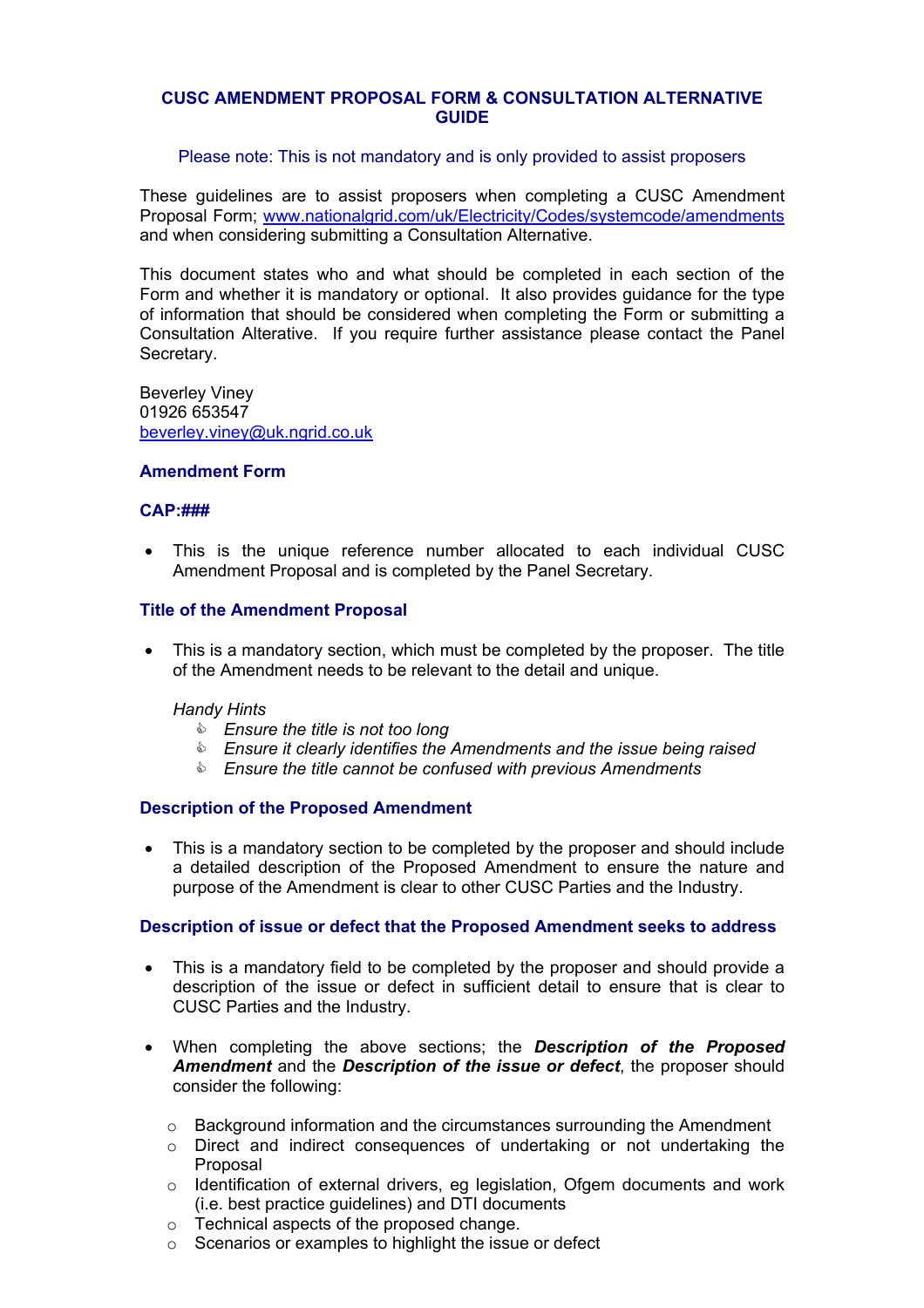- $\circ$  Linkages to previous modifications or Ofgem decisions that have been approved or rejected, stating the reasons for the linkage and why this Amendment is required in relation to the previous modification
- $\circ$  Identify any issues which may have an impact on Security of Supply

## *Handy Hints*

- & *Ensure you use clear and plain language*
- & *Ensure the Description of the proposal and the issue/defect can be understood by parties outside the field of expertise*
- & *Avoid the use of jargon and acronyms without a clear explanation*
- & *Where possible, use Glossary's in an attachment*
- & *Ensure What, Why, Benefits and Impact have been addressed*
- & *Depending upon the complexity each section on average should be 3 paragraphs in length in order to provide the required detail*
- & *Look at previous documents such as Amendment Form etc on the website for ideas and expectation of required length*

## **Impact on the CUSC**

- This is an optional section of the Amendment Proposal Form, which should be completed where possible. The proposer should provide an indication of the sections and clauses of the CUSC that would require amendment. If this is not possible, the proposer should aim to indicate the general areas that may be affected.
- In addition, the proposer should aim to provide an overview of the nature of the amendment(s) and its affects.
- The proposer should consider:
	- o Impact on relevant code section
	- o New definitions within section 11
	- o Amend definitions within section 11
	- o Impact on Related Agreements Bilateral, Construction and Mandatory **Agreements**
	- o Impact on Exhibits
	- o Providing indicative legal text, if possible *and* where you are confident all aspects and changes are included within the Amendment Proposal Form. To avoid Working Group or Consultation Alternatives just to correct legal text. In addition legal text also need to be comprehensive.

### *Handy Hints*

- & *If you are unsure about the relevant CUSC Section/Clause contact the CUSC Secretary for further assistance*
- & *Look at previous documents such as Amendment Form on the website*

# **Impact on Core Industry Documentation**

- This is an optional section of the form, which should be completed where possible by the proposer. It should include a list of any Codes or Industry Documents that the Amendment Proposal may affect. Where possible the proposer should provide brief details of how each document will be affected
- The proposer should consider impacts upon:
	- BSC Grid Code STC
- If there is an impact consider identifying the effected Sections and Clauses of the document. If this is not possible, the proposer should aim to indicate the general areas.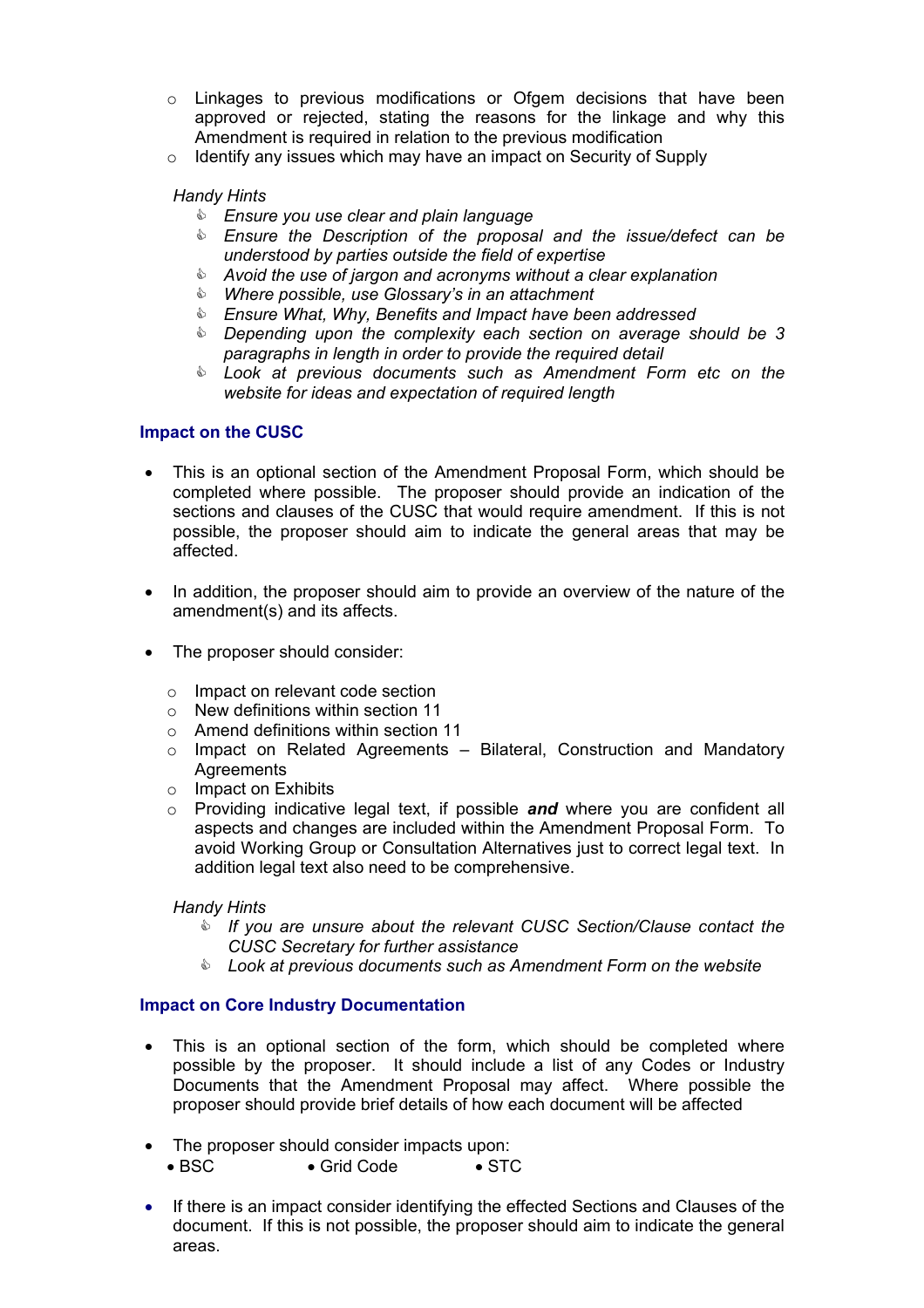## **Impact on Computer Systems and Processes used by CUSC Parties**

• This is an optional section of the form that should be completed where possible by the proposer. It should include an initial list of any relevant Computer Systems and Processes that may be affected by the Amendment Proposal. Where possible the proposer should provide brief details of how each System and/or Process may be affected.

## *Handy Hints*

& *If possible, provide attachments with process flow diagrams explaining the current and new process*

## **Details of any Related Modifications to Other Industry Codes**

• This is an optional section of the Amendment Proposal Form, which should be completed where possible when there are any simultaneous modifications being undertaken in other Industry Documents and Codes. It should include a list of any modifications with the reference number and title.

### *Handy Hints*

& *Provide a copy of the Modification form etc as an attachment or the web link to the relevant Industry Web Site* 

## **Justification for Proposed Amendment with reference to the Applicable CUSC Objectives**

- This is a mandatory field where a proposer must describe how the Proposed Amendment would better facilitate the achievement of the current CUSC objectives compared with the current baseline. These can be summarised as follows:
	- *(a) the efficient discharge by the Licensee of the obligations imposed on it by the Act and the Transmission Licence; and*
- *(b) facilitating effective competition in the generation and supply of electricity, and (so far as consistent therewith) facilitating such competition in the sale, distribution and purchase of electricity.*
- The proposer should apply the issue or defect and the proposed solution to one or both of the Applicable Objectives and clearly identify how the proposal will aid the achievement the objectives.

### *Handy Hints*

- & *Clear state how the Amendment will benefit CUSC parties/Industry in relation to the Objectives*
- & *Look at previous documents such as Ofgem decisions, Amendment form etc on the website for ideas*